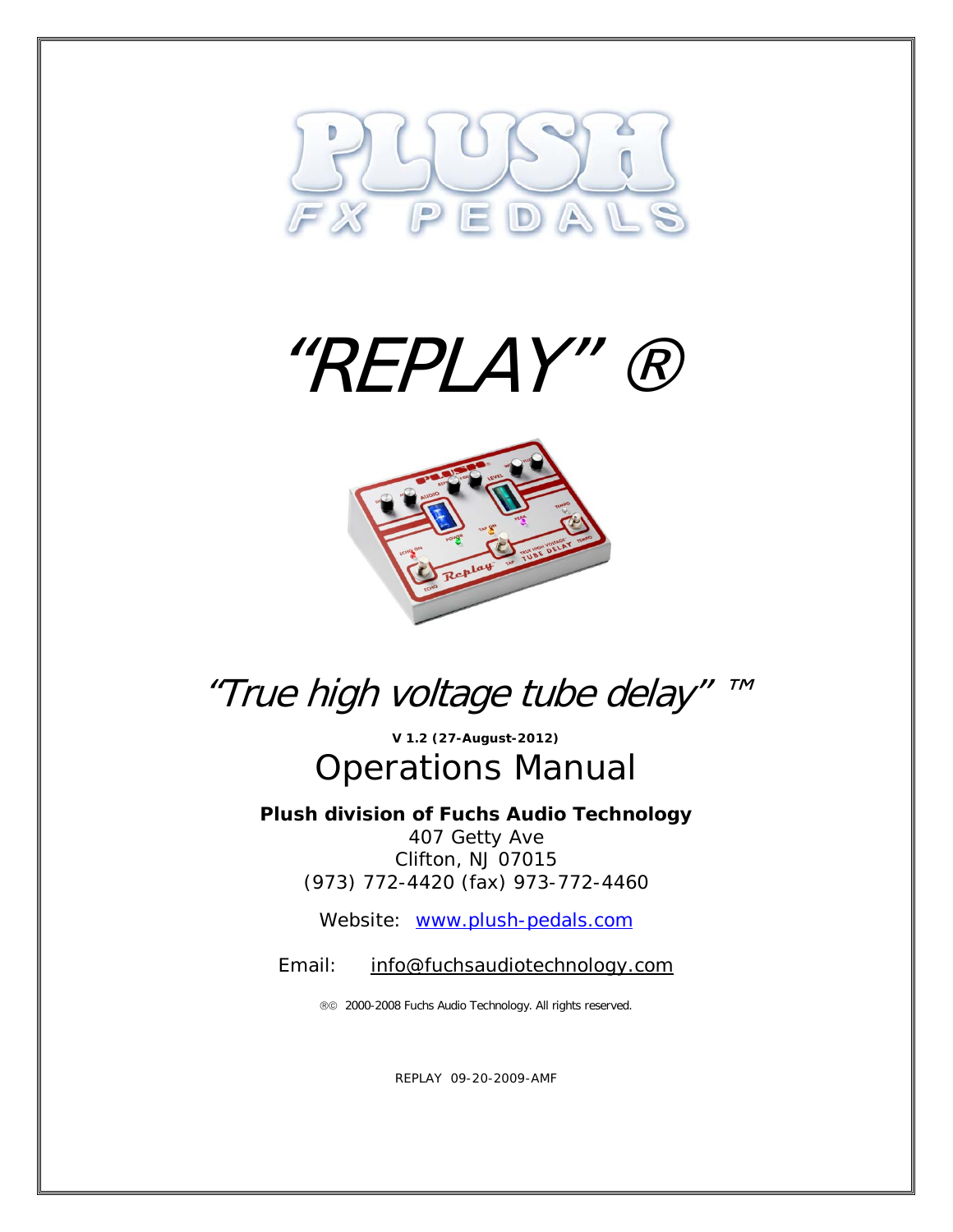

### *REPLAY ®*

# *Table of Contents (by section)*

- 1) Introduction to The Replay
- 2) Operation/applications
- 3) Block Diagram
- 4) Warranty information



2000-2005 Fuchs Audio Technology. All rights reserved.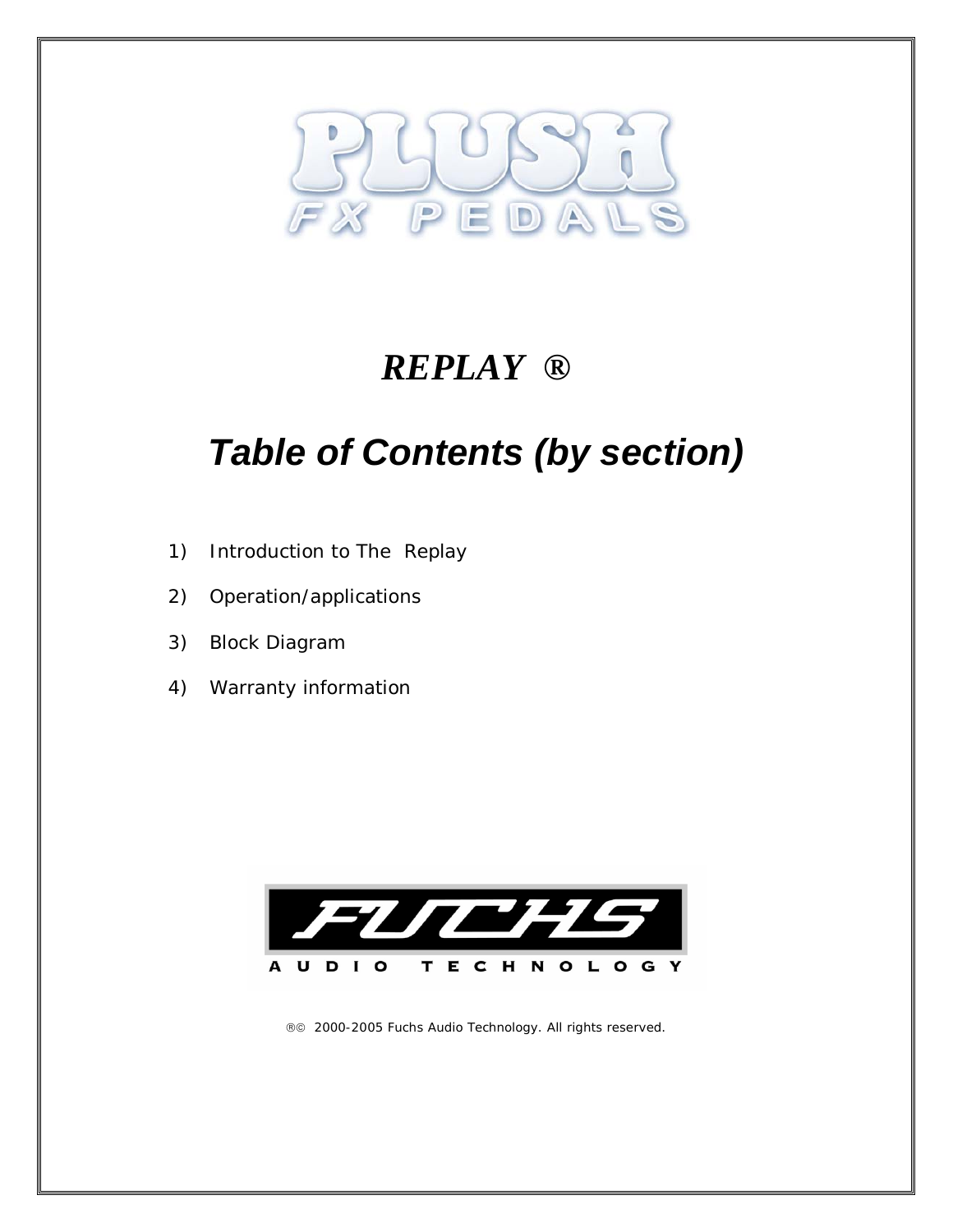### 1 **Introduction to the REPLAY Tube Delay**

First of all, *thank you* for purchasing the Replay™!

The Replay was designed as a replacement for tube delay pedals. Our objective was to free the player from maintenance, the cost of replacing tapes, and to provide a simple to operate, musical platform for your musical expression. The unit is a full function unit, which can operate with pedal or rack level effects.

The Replay is built from the finest premium parts, and will give you years of enjoyment and high performance with no maintenance required.

Please read this manual completely, to obtain the most from your unit.

All connectors are Neutrik quality, the case is a solid 16 gauge steel enclosure with an industrial powder coat and baked on silk screening for long life and durability during use. The internal circuit boards are G-10 glass-epoxy and the circuit boards are double sided.

Enjoy The Replay ® and we hope it will give you years of playing pleasure.

Andy and Annette Fuchs Fuchs Audio Technology LLC

Plush Division of Fuchs Audio Technology 407 Getty Ave Clifton, NJ 07015 (973)-772-4420 www.plush-pedals.com [info@fuchsaudiotechnology.com](mailto:info@fuchsaudiotechnology.com)

└<br>│

("Fuchs Audio Technology" "Plush" & "REPLAY" are registered trademarks of Fuchs Audio Technology)

#### **The Replay Tube Delay Specifications:**

Cabinet:  $6'' \times 9''$  (front panel)  $\times 3''$  at rear 1" inch at front Weight: 3.0 lbs Cabinet Material: Solid 16 Gauge Steel covering: Industrial Grade powder coating. Heat cured silk screening. Circuitry: Selected low noise 12AX7 tube, EM-80 Level indicator tube, True High Voltage © switching power supply, regulated 6 volts to tube filaments. POWER: 9 VDC (ONLY) from external adaptor only, no battery.

Input impedance 1-M Mix Output impedance approximately 10-K. Delay Loop output impedance 10-K Fx Loop return impedance 1-Meg Delay: 32-Khz Clock 15-K Bandwidth with up to 1-Second of delay time.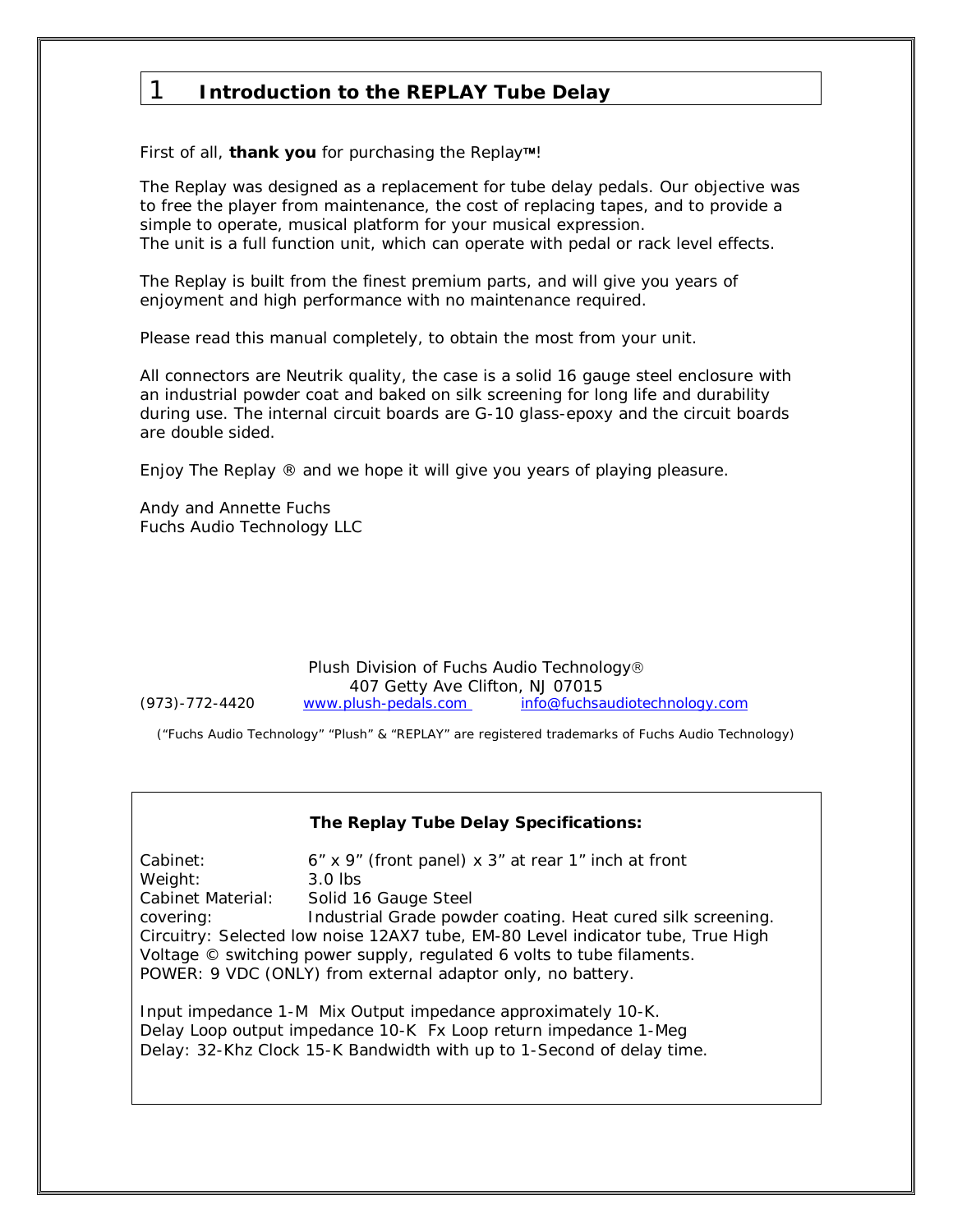

The Replay is plugged into the amplifier effects loop, or patch (pre/power amp) or (loop) jacks. The output from the preamp (usually labeled send, or preamp out) is sent into the jack marked Input. The output from the Replay is returned to the effects loop return jack. The Replay has a trimmer on the bottom panel for adjusting input signal level to accommodate a guitar, or loop (1-V) signal levels.

The signal level should be monitored by the level tube and the peak LED, to insure the delay line is not overloaded by too high a signal.

#### **Using the Replay in the front end of a guitar amp**

The Replay may be used on a pedal board, on the input of a guitar amp. In this case, it is important to make sure the amp is not used in overload or high gain mode. It is assumed the distortion would be obtained using pedals.

#### **Powering the Replay:**

The Replay runs on 9-VDC, through an external adaptor (supplied). The unit normally ships with either a Visual Sound One Spot or the Godlyke Power Adaptor, both of which are universal adaptors for worldwide use. The pedal is intended to operate on **9-VDC only**. Exceeding this voltage can damage the unit, which is not covered by warranty. If you wish to power your Verbrator from an external power supply, it must be capable of furnishing at least 200 MA of clean, ripple free DC. In some cases, the Replay may produce noise in other pedals when sharing a power supply. This is due to the switching power supply. While the Replay is highly filtered and regulated, in some cases this noise cannot be avoided. In this case, use a dedicated adaptor to power the Replay only.

**2** 

**Using the Replay in an effects loop:**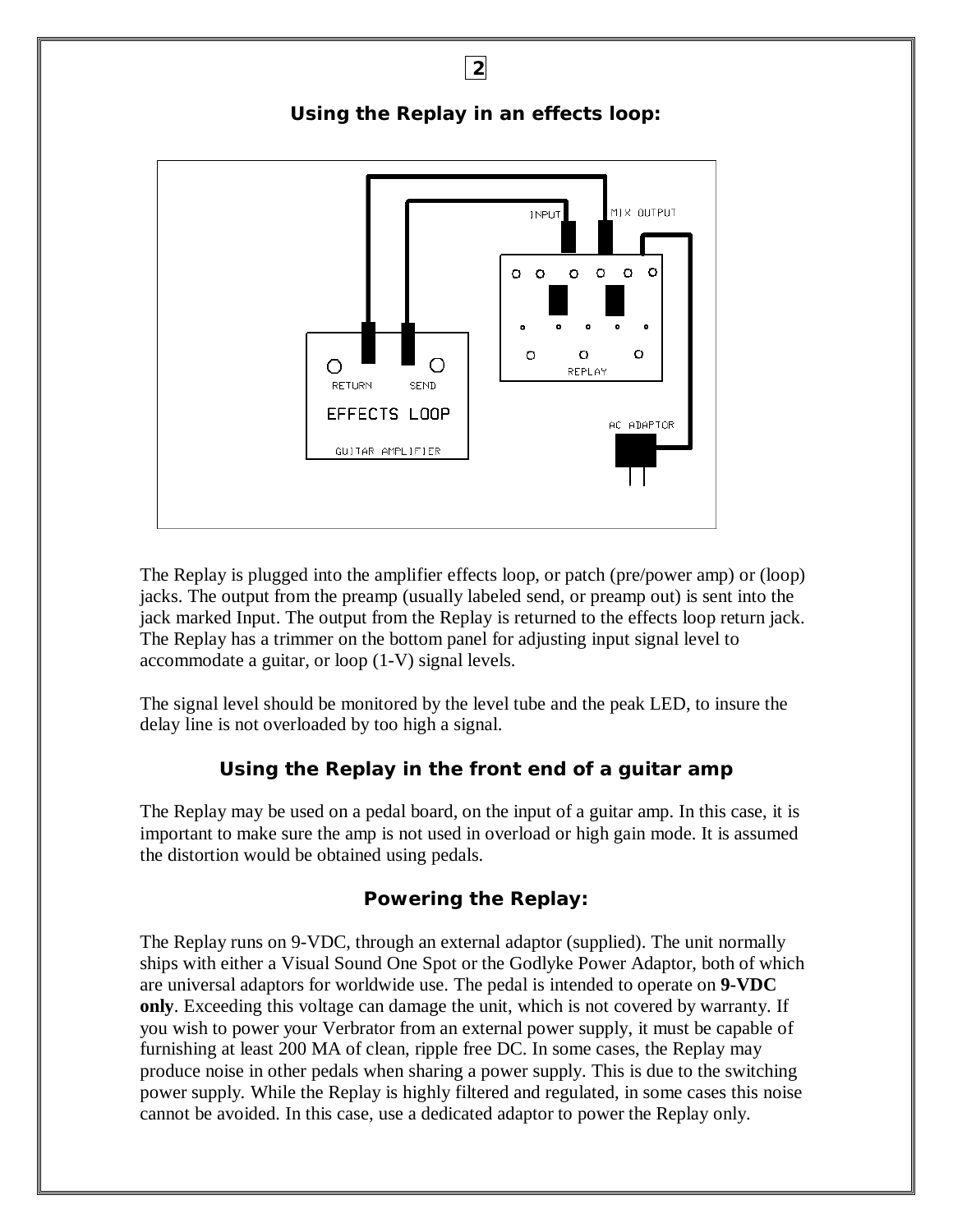### **Tubular details:**

The tube used in the tube FX Loop is a selected Ruby Tubes 12AX7-HG. Since all the audio through both the loop of the pedal pass through this tube, it's important that it be a high quality tube. NOS tubes or other brands may be used, although a low noise selected tube is recommended.

When replacing this tube, a 12AX7 tube of similar quality should be used to insure maximum performance with lowest noise. The tube supplied with the unit should last for many years of trouble-free performance. Suggested tube replacement time is 3-years from date of purchase.

The level indicator is an EM-84 tube. This tube is commonly available from tube suppliers on the internet, as well as from Fuchs. These tubes are known to last many years without replacement. The tube will continue to function for many years however the luminescent screen may dim over time.

**3 Block Diagrams**



# **Replay Block Diagram**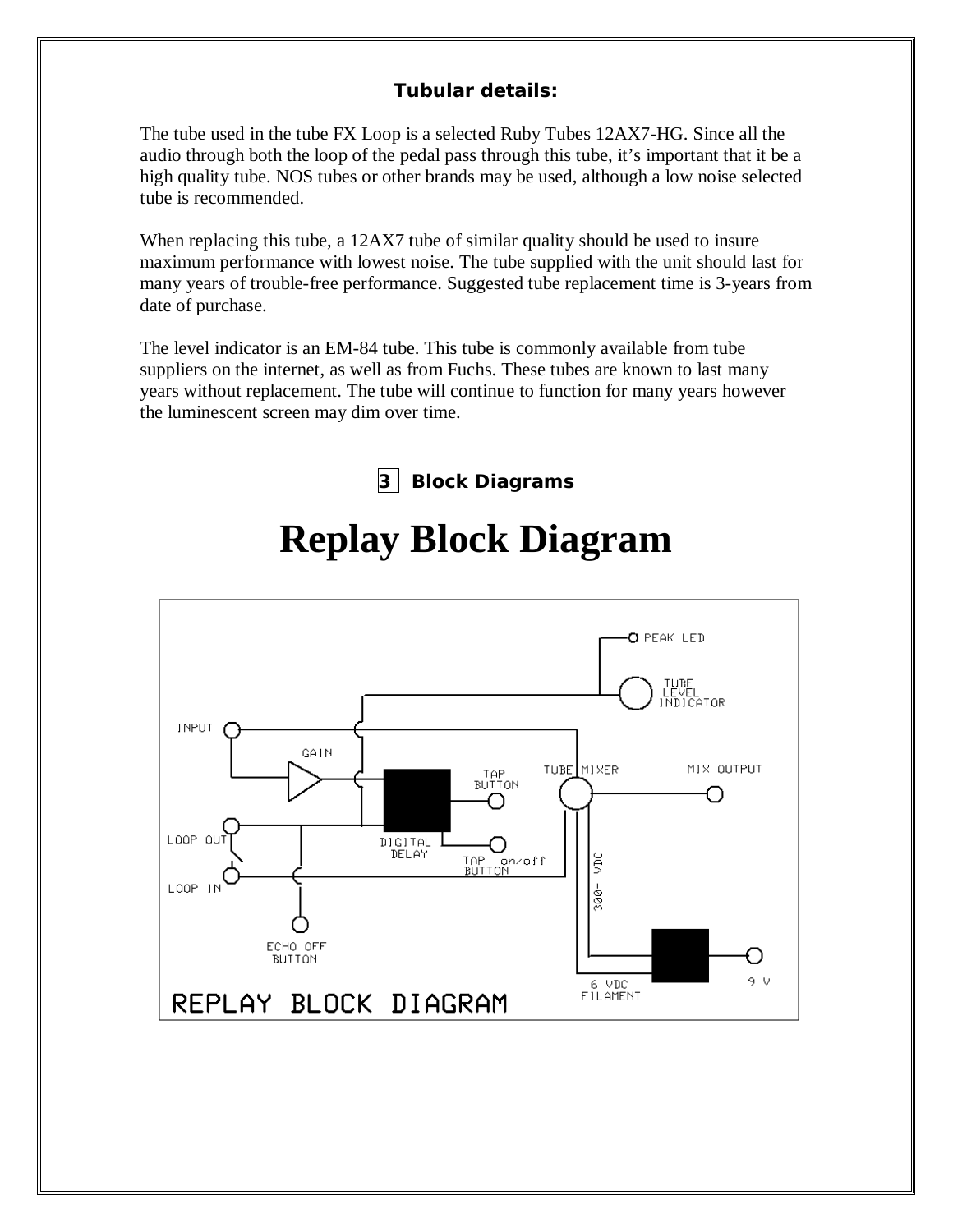### **Alternative Wiring Configurations**





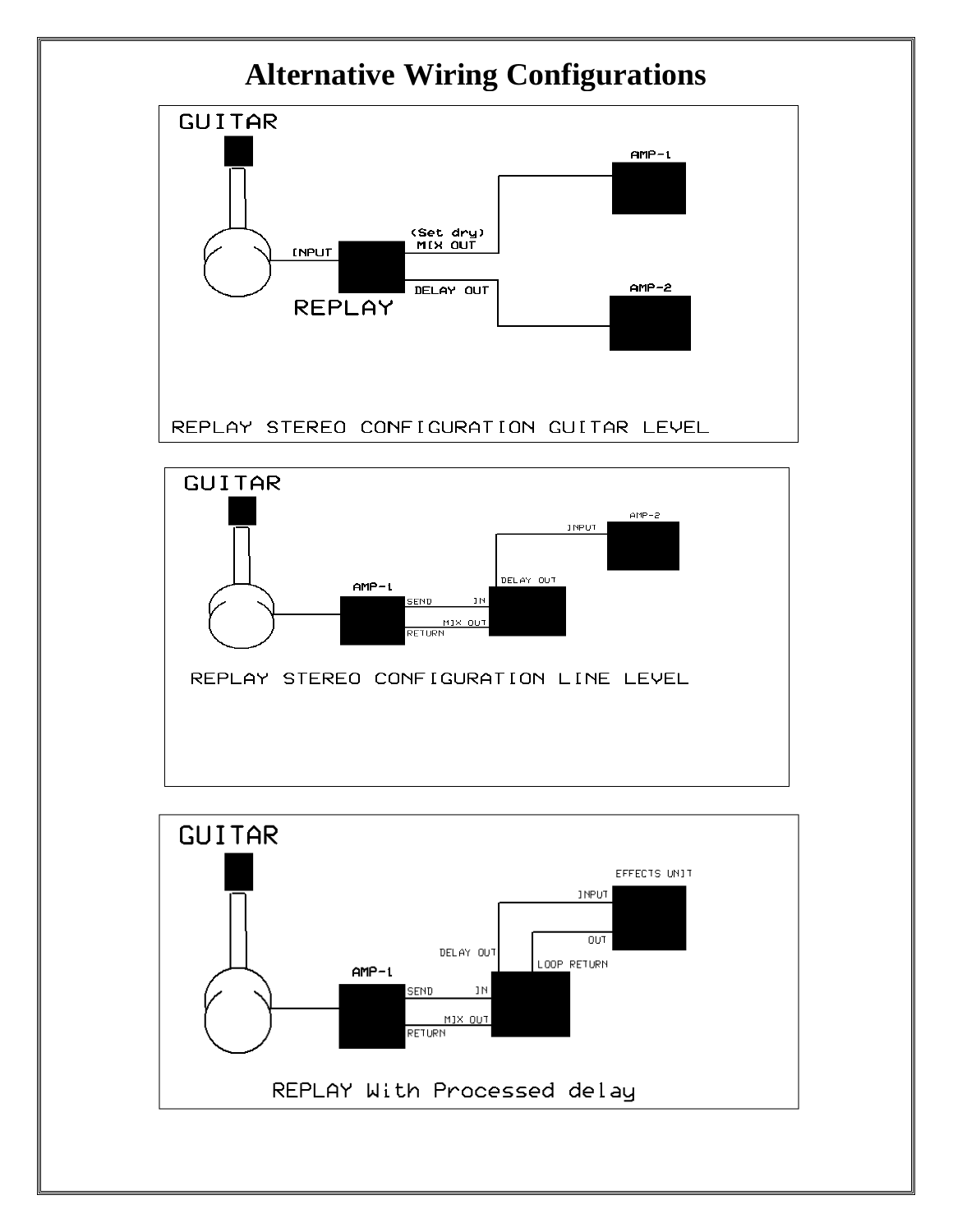#### 4 **Warranty Information**

#### **The PLUSH/Fuchs Audio Technology Warranty**

In the United States, Fuchs Audio Technology<sup>®</sup> guarantees our products to be free from defective workmanship or material failure for a *period of FIVE years (tubes excluded) from date of new purchase to the original purchaser*. Outside of the United States, the warranty is based on each country's local laws and distributor's policies. Contact your local dealer or distributor for details. This does not apply to Fuchs amplifiers or pedals that have been tampered with, damaged by shipping carriers, reverse engineered, or modified. Your warranty form/information must be returned to Fuchs Audio Technology within 30 days of purchase, or your warranty will not be in effect. Fuchs Audio Technology $\circledR$  reserves the right to suspend or terminate the above warranty at our sole discretion, should damage from any of the above limitations and or exclusions be detected upon examination.

> Keep the information on this page for your records. *Please mail-in warranty form on next page*

| <b>PLUSH MODEL</b><br><b>SERIAL NUMBER</b> | <b>PURE GAIN PLUS</b> |
|--------------------------------------------|-----------------------|
| <b>OPTIONS INCLUDED</b>                    |                       |
|                                            |                       |
|                                            |                       |
|                                            |                       |
| <b>PRODUCTION DATE</b>                     |                       |

| Fuchs Audio Technology® |
|-------------------------|
|                         |

Plush Division of Fuchs Audio Technology ® 407 Getty Ave Clifton, NJ 07015<br>www.plush-pedals.com info@fuchsa (973)-772-4420 [www.plush-pedals.com](http://www.plush-pedals.com/) info@fuchsaudiotechnology.com